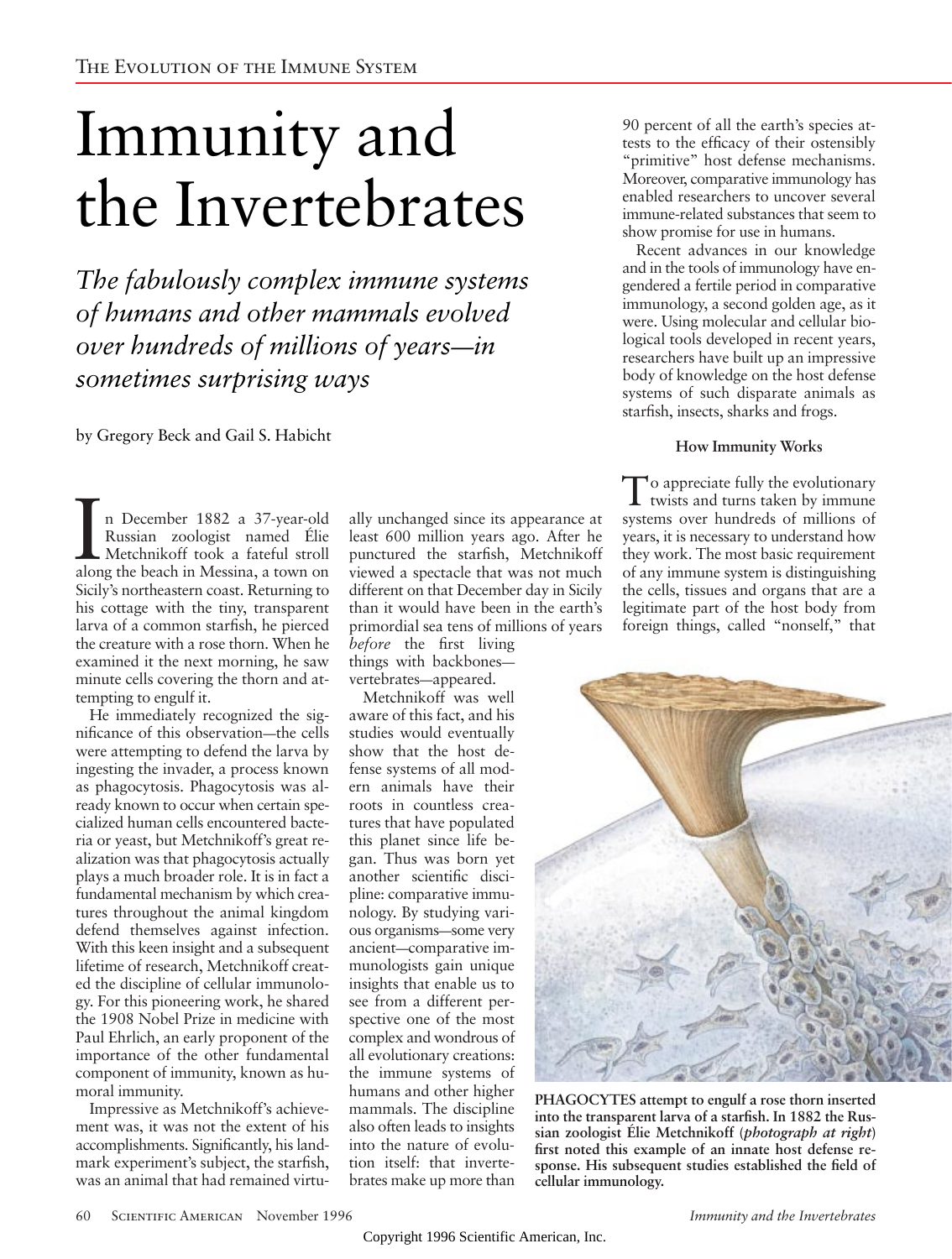might be present. The second job is to eliminate those nonself invaders, which are often dangerous bacteria or viruses. In addition, the immune system can recognize, and usually eliminate, "altered self"—cells or tissues that have been changed by injury or disease such as cancer. Most immunologists would agree that the immune systems of mammals, such as humans, have the most sophisticated mechanisms both for recognizing and for eliminating invaders.

Consider what happens when a weekend gardener pricks her finger on a rose thorn. Within minutes or immediately after the blood stops flowing, the immune system begins its work to eliminate undesirable microbes introduced with the wound. Already on the scene (or quick to arrive) are phagocytic white blood cells known as macrophages. These cells not only engulf and destroy any invading microbes but also release proteins that activate other parts of the immune system and alert other phagocytes that they may be needed.

This fast cellular response is sometimes called natural or innate immunity because the cells that execute it are al-



ready active in the body before an invader appears. All animals possess a defensive mechanism of this kind, which is believed to be the most ancient form of immunity. It was innate cellular immunity, for example, that Metchnikoff observed in that starfish larva.

Another component of innate immunity is known as complement. It is composed of more than 30 proteins in the blood. These proteins work in succession, in a kind of cascade, to identify and destroy invaders. Innate immunity usually suffices to destroy invading microbes. If it does not, vertebrates rely on another response: acquired immunity.

The soldiers of acquired immunity are the specialized white blood cells called lymphocytes that function together as an army. Moving through the blood and lymph glands, lymphocytes are normally at rest, but they become active and multiply if they encounter specific molecules called antigens that are associated with foreign organisms. Lymphocytes are of two classes—*B* and *T*. *B* lymphocytes secrete antibodies—defensive proteins that bind to antigens and help to eliminate them. The human body usu-

ally contains more than 100 billion *B* lymphocytes, each of which secretes an antibody that is different from most of the others. *T* lymphocytes serve a variety of purposes; they recognize and kill cells bearing nonself molecules on their surface, for example. They also help *B* lymphocytes produce antibodies.

Acquired immunity is highly effective, but it takes days to mobilize because the response is so very complex. An invading microbe must come into contact with the right *T* or *B* lymphocytes; macrophages must be activated for assistance; the activated lymphocytes must divide; all the involved white blood cells must synthesize and release proteins that amplify the response; *B* cells must manufacture and release antibodies.

But acquired immunity also has a hallmark trait—immunologic memory—that can reduce the delay. Immunologic memory arises from the DNA-based mechanisms that allow the body's lymphocytes to recognize such a fabulous diversity of antigens even though each lymphocyte recognizes only one type of antigen. Essentially, each encounter with an invading microorganism stamps a genetic "blueprint" onto certain *B* and *T* cells. The next time these cells encounter that same invader, they use the blueprint in such a way that the response occurs faster and more powerfully than it did the first time. This phenomenon is what makes possible the familiar booster shots, or immunizations, given to children. The gardener of our example may with time forget her trivial cut, but her immune system never will.

#### **In the Beginning**

 $A$ s we have described, the immune systems of such higher vertebrates as mammals can be broken down into two major types of response: innate and acquired. The latter includes immunologic memory as a significant, distinguishing characteristic. The responses are mediated by many different agents: macrophages and other phagocytic cells, *B* and *T* lymphocytes, antibodies and a multitude of other participating proteins. One of the central questions of comparative immunology is: How many of these features—or similar ones—appear in other, older groups of organisms?

Quite a few of them do; in fact, certain elements of immunity are detectable in almost all living things (phagocytosis is an example). Through the aeons, some of these elements carried over basically unchanged from one creature to the next. Other features are unique to higher vertebrates but bear intriguing similarities to aspects of invertebrate host defense systems. These similarities are important because they suggest that the invertebrate mechanisms are precursors of the corresponding later, vertebrate ones. Collectively, these links may be the most compelling evidence that the immune systems of humans and other mammals evolved from more ancient creatures over hundreds of millions of years.

Not surprisingly, host defense systems began when life did: with the protozoans, the simplest of all living organisms. Protozoans, which go back about 2.5 billion years, are single-cell life-forms; in other words, they accomplish every physiological function in just one cell.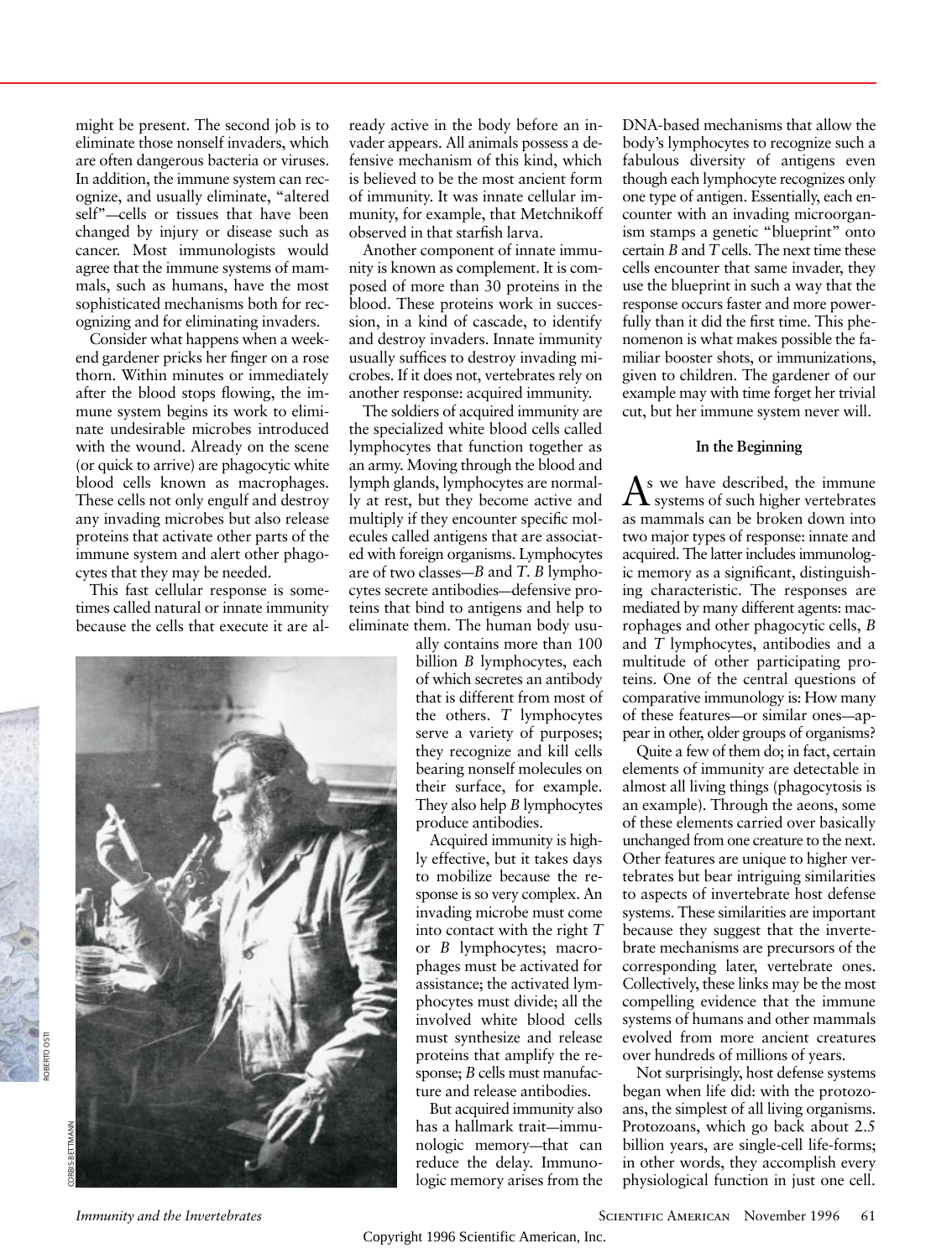

**IMMUNOLOGIC MILESTONES occurred around the time that the first creatures with backbones (vertebrates) appeared. One of the most important of these milestones was the emergence of the first immune systems based on lymphocytes, possi-**

**bly in jawless fish roughly 500 million years ago. These lymphocytes then separated into the two distinct populations discernible in all higher vertebrates. Invertebrates have a family of cells that resemble vertebrate immune cells in some respects.**

In protozoans, respiration, digestion, defense and other functions are performed, at least in part, by phagocytosis. In its defensive function, protozoan phagocytosis is not very different from that accomplished by the phagocytic cells found in humans.

In animals ranging from starfish to humans, phagocytic cells travel through a circulatory system or (in the case of starfish) through a fluid-filled body cavity, or coelom. In multicellular animals that lack a body cavity and a circulatory system (such as sea sponges), the wandering phagocytic cells patrol the tissues and surrounding spaces.

Another fundamental aspect of immunity—the ability to distinguish self from nonself—also dates back to early in life's history. Some protozoans live in colonies of thousands of creatures and must be able to recognize one another. It is difficult to conceive of how either life in a colony or sexual reproduction could occur without the ability to distinguish self from nonself; thus, it is very likely that protozoans have this ability. Even the sponge, which in the view of some scientists is the oldest and sim-

plest metazoan (multicellular animal), can distinguish self from nonself: its cells attack grafts from other sponges.

This rejection response is not identical to that found in vertebrates, however. In vertebrates, because of immunologic memory, if one graft from a donor is rejected, a second graft from the same donor will be rejected more quickly. In sponges and jellyfish, however, the second rejection is no faster than the first. These results suggest that the memory component of the immune response, a cornerstone of the vertebrate system, is missing. This conclusion is supported by experiments with starfish and other higher invertebrates, which also lack immunologic memory.

Two other features of the vertebrate immune system—complement and lymphocytes—are also missing from invertebrates, but for both there seem to be invertebrate analogues. In place of complement, several phyla of invertebrates, including various insects, crabs and worms, exhibit a similar response, called the prophenoloxidase (proPO) system. Like the complement system, proPO is activated by a series of enzymes. A cascade of reactions ends with the conversion of proPO to the fully active enzyme phenoloxidase, which plays a role in encapsulating foreign objects. Kenneth Söderhäll of the University of Uppsala in Sweden and Valerie J. Smith of Gatty Marine Laboratory in Scotland have shown that the system serves other purposes as well, including blood coagulation and the killing of microbes.

Invertebrates lack lymphocytes and an antibody-based humoral immune system. Nevertheless, they do have mechanisms that seem to be precursors of those aspects of vertebrate immunity. For example, lymphocytelike cells have been found in earthworms—which probably appeared 500 million years ago. Perhaps more significantly, all invertebrates have molecules that appear to function much like antibodies and may be their forerunners. These molecules, a group of proteins called lectins, can bind to sugar molecules on cells, thereby making the cells sticky and causing them to clump. Lectins must have evolved quite early because they are ubiquitous; they are found in plants, bacteria and vertebrates, in addition to invertebrates.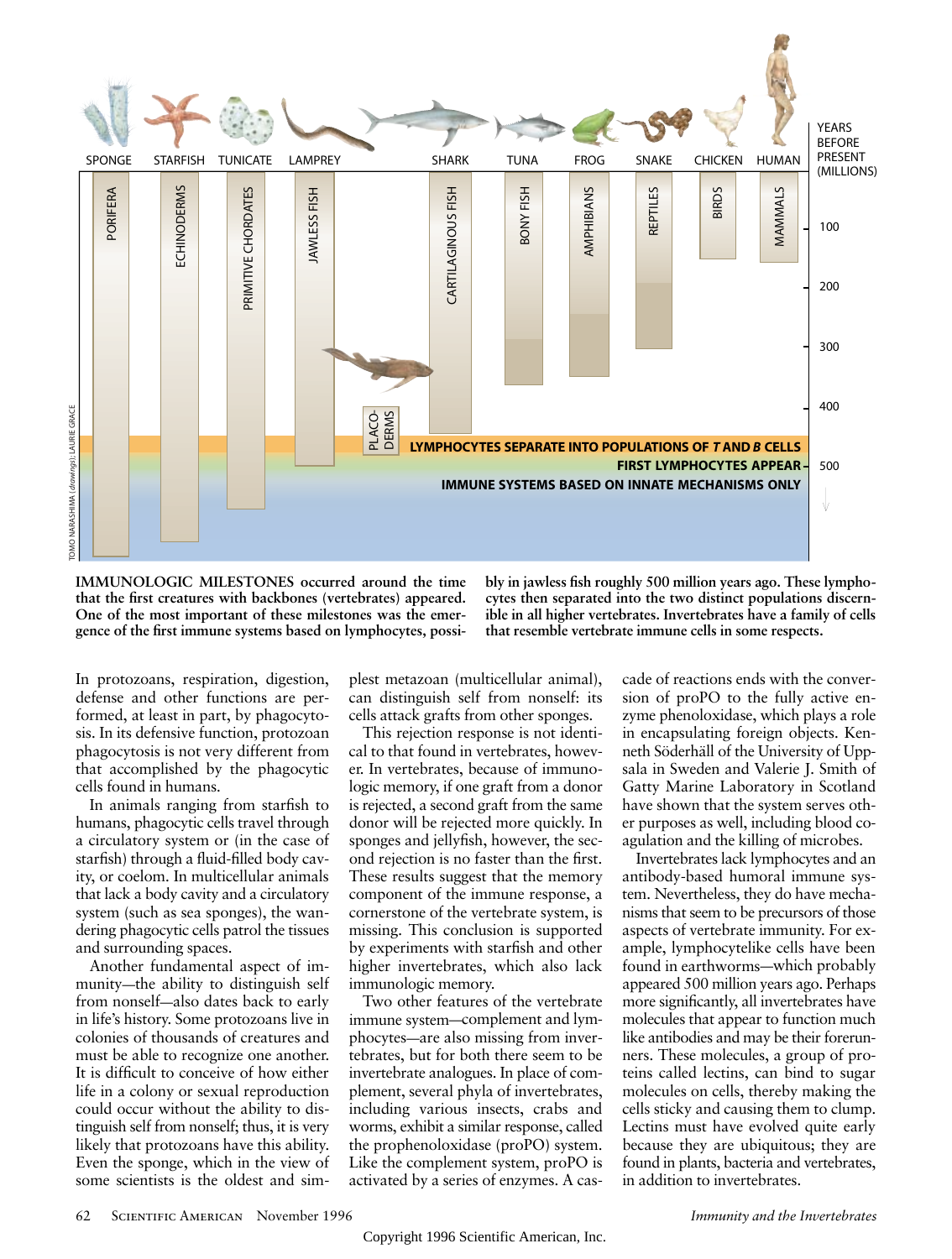The role of lectins in immune responses is not known exactly; they appear to play a part in tagging invading organisms, which are probably covered with different sugar molecules. Lectins isolated from earthworms, snails, clams and virtually every other invertebrate animal participate in the coating of foreign particles, thus enhancing phagocytosis. Numerous lectins with different sugar specificities can be found in each animal phylum. Lectins isolated from the flesh fly, *Sarcophaga peregrina,* and from the sea urchin are related to a family of vertebrate proteins called collectins. In humans, collectins serve important roles in innate immunity by coating

microbes so they can be more easily identified by phagocytes and by activating immune cells or complement.

And although antibodies are not found in invertebrates, molecules that are structurally and even functionally similar to them are. Antibodies (also known as immunoglobulins) belong to a very large, very old family of molecules—the immunoglobulin superfamily. Molecules in this group all have a characteristic structure called the Ig fold. They serve diverse functions but in general are involved with recognizing nonself as well as other types of molecules.

The Ig fold probably emerged during the evolution of metazoan animals, when it became necessary for specialized cells to recognize one another. The fold could have originally been a pattern-recognition molecule involved in identification of self; later, it evolved into something that could recognize antigens as well, setting the stage for the emergence of true immunoglobulins.

Hemolin, a protein isolated from the blood of moths, is a member of the immunoglobulin superfamily. It binds to microbial surfaces and participates in their removal. Studies have identified other superfamily molecules in several invertebrates (grasshoppers and flies), as well as in lower vertebrates. These observations suggest that antibody-based immune responses, though restricted to vertebrates, have their roots in invertebrate defense mechanisms.

#### **Precursor of Immune Regulation**

Evolution seems to have conserved not only many aspects of host defense mechanisms found in invertebrates but also many of the control signals for these mechanisms. Our own work has recently focused on isolating molecules in invertebrates that resemble the cytokines of vertebrates. Cytokines are proteins released by various activated immune (and nonimmune) cells that



can either stimulate or inhibit other cells of the immune system and have effects on other organs as well. Cytokines include the interferons, the interleukins (such as IL-1 and IL-6) and tumor necrosis factor (TNF). These molecules are critical regulators of every aspect of vertebrate immunity.

We suspected that invertebrates would have IL-1 or a similar ancestral cytokine for several reasons. First, these molecules regulate some of the most primitive mechanisms of vertebrate immunity. Second, the structure and defensive functions of IL-1 are similar in many different vertebrates, suggesting that the molecules evolved from a common pre-

cursor. Finally, macrophages, the type of white blood cells that produce IL-1, are ubiquitous throughout the animal kingdom.

From the coelomic fluid of the common Atlantic starfish *Asterias forbesi,* we isolated a protein that behaved like IL-1 in many respects: its physical, chemical and biological properties were the same; it stimulated vertebrate cells responsive to IL-1; and antibodies that recognized human IL-1 recognized this protein, too. Subsequently, we have found that many invertebrates possess molecules related to vertebrate cytokines. Worms and tunicates (sea squirts) carry substances similar to IL-1 and TNF. One of us (Beck) has found molecules resembling IL-1 and IL-6 in the tobacco hornworm. Thus, invertebrates possess correlates of the three major vertebrate cytokines.

The invertebrate cytokines seem to perform functions similar to those in vertebrates [*see illustration at left*]. We found that in starfish, cells called coelomocytes (the equivalent of macrophages) produce IL-1. In experiments conducted with Edwin L. Cooper of the University of California at Los Angeles and David A. Raftos, now at the University of Sydney, we showed that IL-1 stimulated these macrophage equivalents to engulf and destroy invaders. Invertebrate cyto-

**leukin-1 serves defensive functions in the starfish that are either**

**analogous or identical to those it serves in vertebrates.**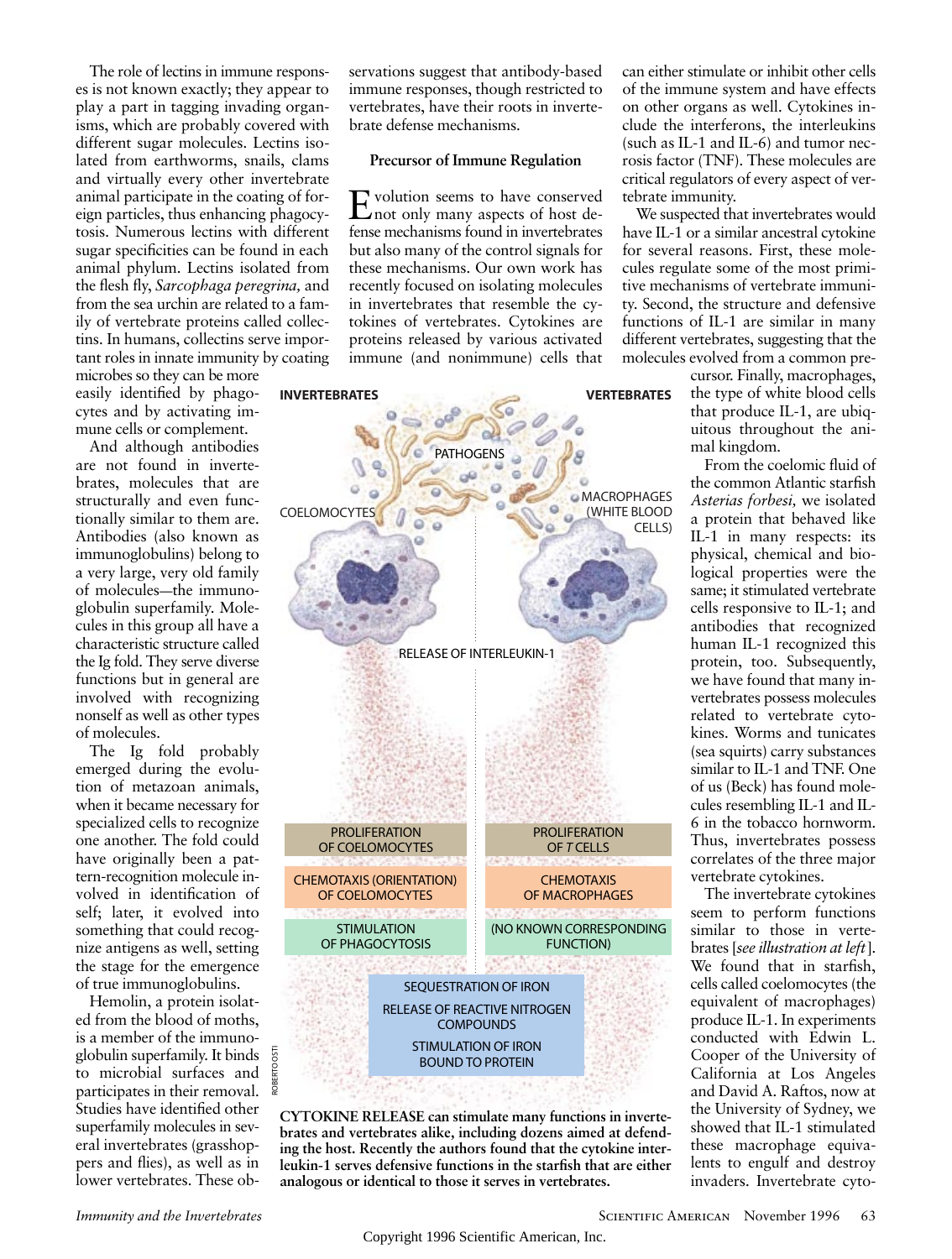kines therefore appear to orchestrate much of their host's defensive response, just as vertebrate cytokines do in innate immunity.

#### **Medicine from a Frog**

Comparative immunology does not<br>Consist solely of looking for the analogues of vertebrate defenses in invertebrates. On the contrary, studies of invertebrates have sometimes uncovered novel types of defenses that were only later identified in vertebrates as well.

For instance, key defensive molecules in invertebrates are the antibacterial peptides and proteins. These molecules some of which have potentially significant applications as medications for humans—are usually released from an organism's blood cells early on in the innate response. The most widespread antibacterial protein isolated from invertebrates is lysozyme, which was also the first to be isolated. Insects produce lysozyme when infection sets in or when exposed to proteins that make up bacterial cell walls. Interestingly, lysozyme is also part of the innate defense in humans. For example, in saliva it acts to defend the oral cavity against bacteria.

In 1979 a group at the University of Stockholm led by Hans G. Boman discovered peptides with bacteria-eliminating properties in the silk moth, *Hyalophora cecropia.* This class of peptides, which they named cecropins, can kill bacteria at concentrations low enough to be harmless to animal cells. They act by perforating the bacteria, causing the cells to burst. Recently five different molecules related to cecropins were isolated from the upper part of the pig intestine, where they help to regulate the bacterial contents of that animal's digestive tract. They are currently being developed as antibacterial agents for use in humans.

Jules A. Hoffmann and his colleagues

at the CNRS Research Unit in Strasbourg have been studying another group of antibacterial peptides, called defensins, in insects. Defensins have been isolated from several insect orders and appear to be the most common group of inducible antibacterial peptides. Like cecropins, defensins are relatively small protein molecules. Unlike cecropins, the way in which they kill bacteria is not well understood. Mammalian defensins are also small but have little else in common with insect defensins. These facts suggest that small antibacterial peptides are a fundamental part of the animal front line of rapidly deployed defenses.

Lower vertebrate species are yielding unique host defense molecules as well. In 1987 Michael Zasloff, then at the National Institutes of Health, noticed that African clawed frogs required no antibiotics or other treatments to completely recover from nonsterile surgery in spite of the fact that they recuperated in bacteria-laden water. Searching for the source of this extraordinary protection, he eventually isolated two peptides—which he termed magainins 1 and 2—from frog skin. ("Magainin" is derived from the Hebrew word for shield.) The compounds exhibit a broad range of activities against bacteria, fungi and protozoa. Antibodies that bind to magainin also bind to cells of human epithelial tissues, such as the skin and intestinal lining, which suggests that humans synthesize similar molecules as a first-line defense against pathogens.

#### **Pervasive Legacy**

The fact that peptide antibiotics  $\perp$  (along with other unique host defense strategies) were originally discovered in invertebrates may help stimulate the study of esoteric defense systems that have languished in the "tidal pools" of immunology research. Who knows

how many potentially lifesaving compounds remain to be discovered?

It is surprising that so little attention has been focused on the host defense systems of invertebrates, because such studies pay off in so many ways. New and diverse defense functions characteristic of all living things are being discovered, and by looking at ancient, ancestral organisms, we are learning about their evolutionary descendants as well.

In the end, the intricacies of the vertebrate immune response can only be fully understood by analyzing less complex systems, such as those found in invertebrates. Surely this work has extensive implications for understanding not only basic evolution but also more immediate problems of human health and disease. In these and other endeavors, Metchnikoff's legacy is pervasive. SA



#### *The Authors*

GREGORY BECK and GAIL S. HABICHT began working together in 1989, when Beck was a graduate student and Habicht his thesis adviser at the State University of New York at Stony Brook. Beck is now assistant professor of biology at the University of Massachusetts at Boston. He earned a B.S. from S.U.N.Y. at Albany in 1982 and his Ph.D. from S.U.N.Y. at Stony Brook in 1994. Habicht, vice president for research and professor of pathology at Stony Brook, earned her Ph.D. from Stanford University in 1965. She held postdoctoral positions, first at the Rockefeller University and then at the Scripps Clinic and Research Foundation, between 1965 and 1971, when she moved to Stony Brook. This is their second article for *Scientific American.*

#### *Further Reading*

Cell-Free Immunity in Insects. H. G. Boman and D. Hultmark in *Annual Review of Microbiology,* Vol. 41, pages 103–126; 1987.

PRIMITIVE CYTOKINES: HARBINGERS OF VERTEBRATE DEFENSE. G. Beck and G. S. Habicht in *Immunology Today,* Vol. 12, No. 3, pages 180–183; June 1991.

Insect Defensins: Inducible Antibacterial Peptides. Jules A. Hoffman and C. Hetru in *Immunology Today,* Vol. 13, No. 10, pages 411–415; October 1992.

PRIMORDIAL IMMUNITY: FOUNDATIONS FOR THE VERTEBRATE IMmune System. Edited by G. Beck, E. L. Cooper, G. S. Habicht and J. J. Marchalonis. Special issue of *Annals of the New York Academy of Sciences,* Vol. 712; March 31, 1994.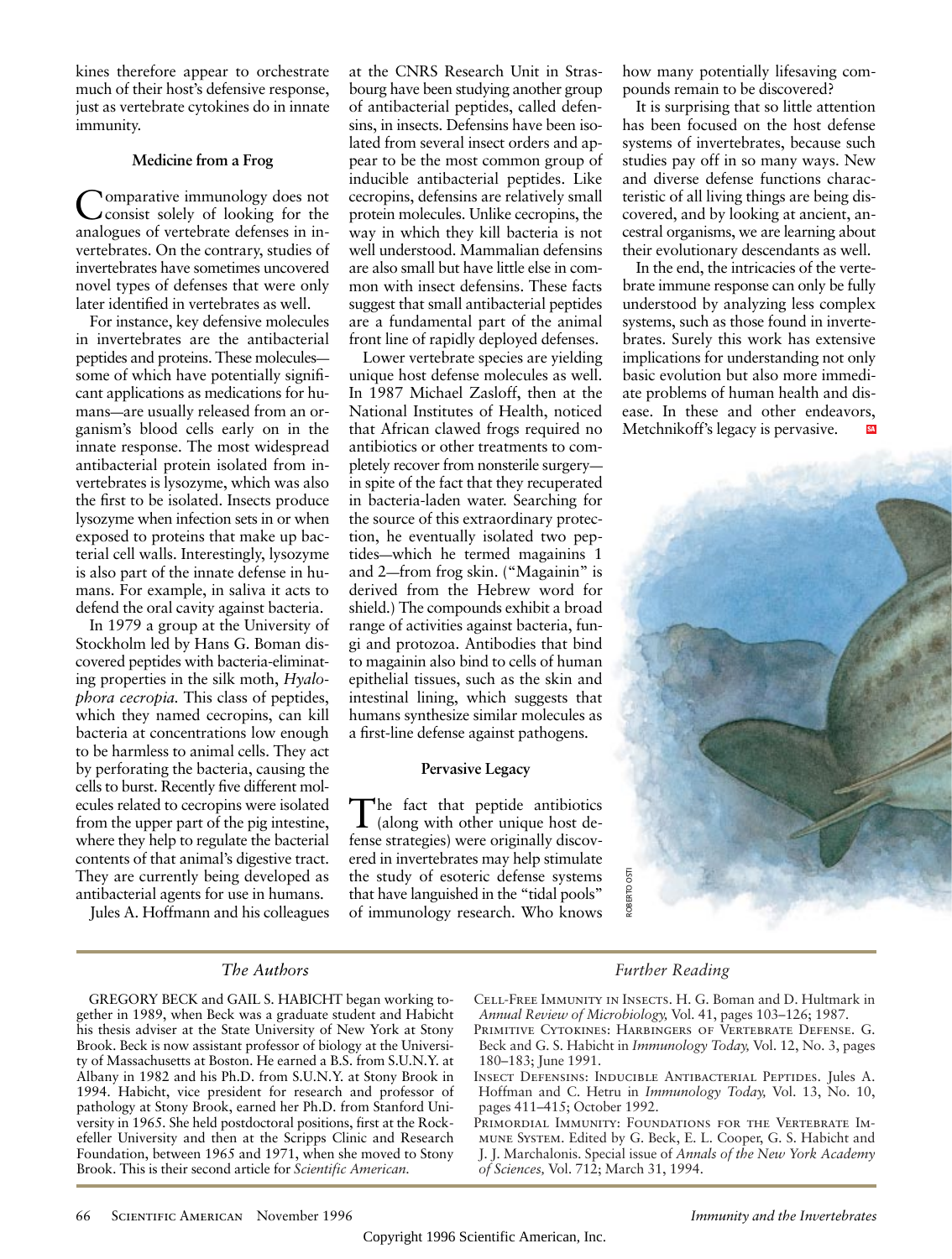## Sharks and the Origins of Vertebrate Immunity

*Sharks, which have existed for as many as 450 million years, offer glimpses of a distant period in the evolution of the immune system*

by Gary W. Litman



**PLACODERMS, of which only fossils remain, are believed to have been among the early beneficiaries of multipart, adaptive immune systems.**

Some 500 million years ago the an-<br>cestor of all jawed vertebrates<br>earth's vast primordial sea. Although its cestor of all jawed vertebrates emerged in the warm waters of the earth's vast primordial sea. Although its identity is shrouded in mystery, some paleontologists believe that this ancestor resembled certain members of a later group of fish known as placoderms, which are known, at least, from the fossils they left behind. These ungainly creatures, some of which apparently grew to lengths of about seven meters, had a

head and pectoral region encased in protective bony plates.

A living placoderm, or one of the other possible ancient vertebrate forerunners, would of course add immeasurably to our understanding of evolution. Perhaps most significantly, we would be able to see the workings of one of the most complex of bodily constituents the immune system—that existed shortly after some vertebrates made the critical transition from jawless to jawed form.

The transition is a key one in evolution because it is a link in the course leading to more advanced animals, including those that eventually crawled onto land and evolved into humans. It is likely that multicomponent, adaptive immune systems began with the first vertebrates. The immune systems of surviving invertebrates, which are probably similar to those of ancient ones, do not have the remarkable adaptive capabilities of vertebrate immunity.

Although the placoderms and their ancestors are long gone, we do have the next best thing: several of their phylogenetic relations, including sharks, skates, rays and ratfishes. These creatures—with immune systems that have also probably changed little if at all since their earliest appearance hundreds of millions of years ago—may provide a window onto this distant and extraordinary period in evolution.

> During the past several years, my colleagues and I have studied the immune systems of some of these creatures. As might be expected, immunity in these living fossils is different from that in such later animals as frogs, monkeys and humans. Yet intriguingly, when it comes to protecting their hosts against disease, infection and other ills, these ancient immune systems appear to be every bit as effective—if not more so—than their more modern counterparts.

Perhaps this is not surprising; the subclass of elasmobranchs, which includes sharks, skates and rays, has existed for as many as 450 million years (*Homo sapiens* has been around for approximately half a million years), surviving several mass extinctions that eliminated countless species. It is hard to imagine how such evolutionary success could have occurred in creatures with immune systems that were anything less than unusually effective. Our efforts to identify the features that have made elasmobranch immunity so successful have had a valuable side benefit: insights into human immunity.

#### **The Two Parts of Immunity**

The adaptive immune system has two basic parts, called humoral and cellular. The agents of humoral immunity are known as *B* lymphocytes, or *B* cells. *B* cells produce protein molecules, or antibodies, that bind to foreign substanc-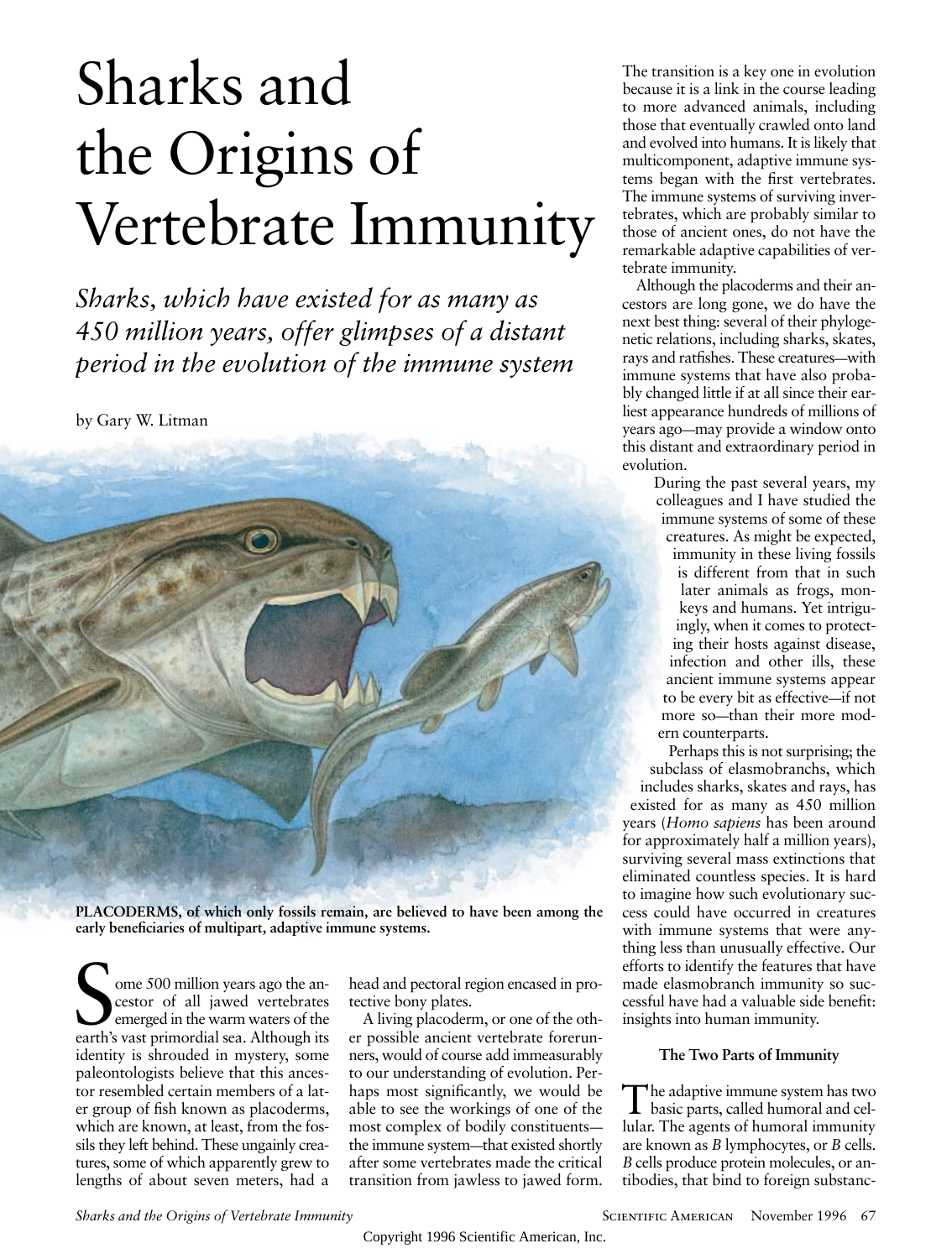es, or antigens, on potentially harmful bacteria and viruses in the bloodstream. This binding enables other bodily entities to destroy the bacteria and viruses by various means. Antibodies are also known as immunoglobulins; humans have five major types of them.

All the antibodies on a single *B* cell are of the same type and bind to a specific antigen. If this antibody encounters and binds to its corresponding antigen, the *B* cell is stimulated to reproduce and to secrete its antibody. Most of the human body's billions of *B* cells make antibodies that are different from one another, because during the formation of each *B* cell a genetic process that has both random and inherited components programs the cell to produce a largely unique "receptor"—the part of the antibody that actually binds to the antigen. It is this incredible diversity among antigen receptors that gives such vast range to humoral immunity.

Cellular immunity is carried out by a different group of immune cells, termed *T* lymphocytes, or *T* cells. In contrast to *B* cells, *T* cells do not produce antibodies; rather they recognize antigens bound to a type of molecule on the surface of a different kind of cell. For this purpose, they are equipped with a specialized class of molecule, called a receptor. Typical manifestations of *T* cells at work include such diverse phenomena as the rejection of a foreign skin graft and the killing of tumor cells.

Antibodies, or immunoglobulins, and *T* cell receptors are the primary means by which the body can recognize specific antigens. Although humoral and cellular immunity have basically different functions and purposes, they interact during an immune response. *T* cells, for example, help to regulate the function of *B* cells.

In some ways, shark and skate immunity is similar to that of humans. These fish have a spleen, which, as in humans, is a rich source of *B* cells. When a shark is immunized—that is to say, injected with an antigen—*B* cells respond by producing antibodies. The similarities extend to cellular immunity. Like humans, sharks and skates have a thymus, in which *T* cells mature and from which they are released. Sharks also have *T* cell receptors. Recent work by me and Jonathan P. Rast, now at the California Institute of Technology, showed that, as in humans, diversity in these receptors arises from the same kind of genetic mechanisms that give rise to antibody



**HUMAN AND SHARK ANTIBODY GENE SYSTEMS have striking differences in the arrangement of the gene segments that recombine to specify an antigen binding receptor. Shown here is a simplified version of the process that specifies the "heavychain" molecule that makes up part of the antigen binding receptor. The receptor is part of a large antibody molecule known as IgM, which actually has five such recep-**

diversity. Finally, skin grafted from one shark to another ultimately results in rejection.

These similarities notwithstanding, there are some significant and fascinating differences between the immune systems of such cartilaginous fish as sharks and of humans. For example, cartilaginous fish have four different classes of immunoglobulin, only one of which is also among the five major types in humans. Furthermore, these shark antibodies lack the exquisite specificity that permits the recognition of, among other things, the subtle differences between two similar types of bacteria.

In addition, these antibodies lack the capacity of human antibodies to bind more and more strongly to an antigen during the course of a prolonged immune response—a decided advantage in fighting infection. A difference in cellular immunity is implied by the fact that sharks do not reject skin grafts vigorously and quickly, as humans do, but rather over a period of weeks.

Do these facts mean that the immune systems of sharks and skates are less suited to the needs of the host in comparison with those of humans and other mammals? Not at all. Indeed, the idiosyncratic nature of this ancient immune system illustrates well the twists and turns that occurred during the evolution of immunity. This sinuous course, moreover, suggests that evolution, at least where the immune system is concerned, may not have always proceeded in the inexorable, successive way in which it is often portrayed.

#### **A Receptor for Every Antigen**

Much of our work so far has been<br>devoted to elucidating the humoral immune system of the horned shark, a spotted creature that usually grows to about a half meter in length. In this animal, as in all vertebrates, the diversity in antigen receptors has a genetic basis. Specifically, each antibody's antigen receptor is formed through the interactions between two amino acid chains, which are protein molecules, characterized as heavy and light. With few exceptions, the basic antibody molecule has two pairs of such chains and therefore two antigen receptor sites. Exactly which antigen a receptor will bind to depends on the type and arrangement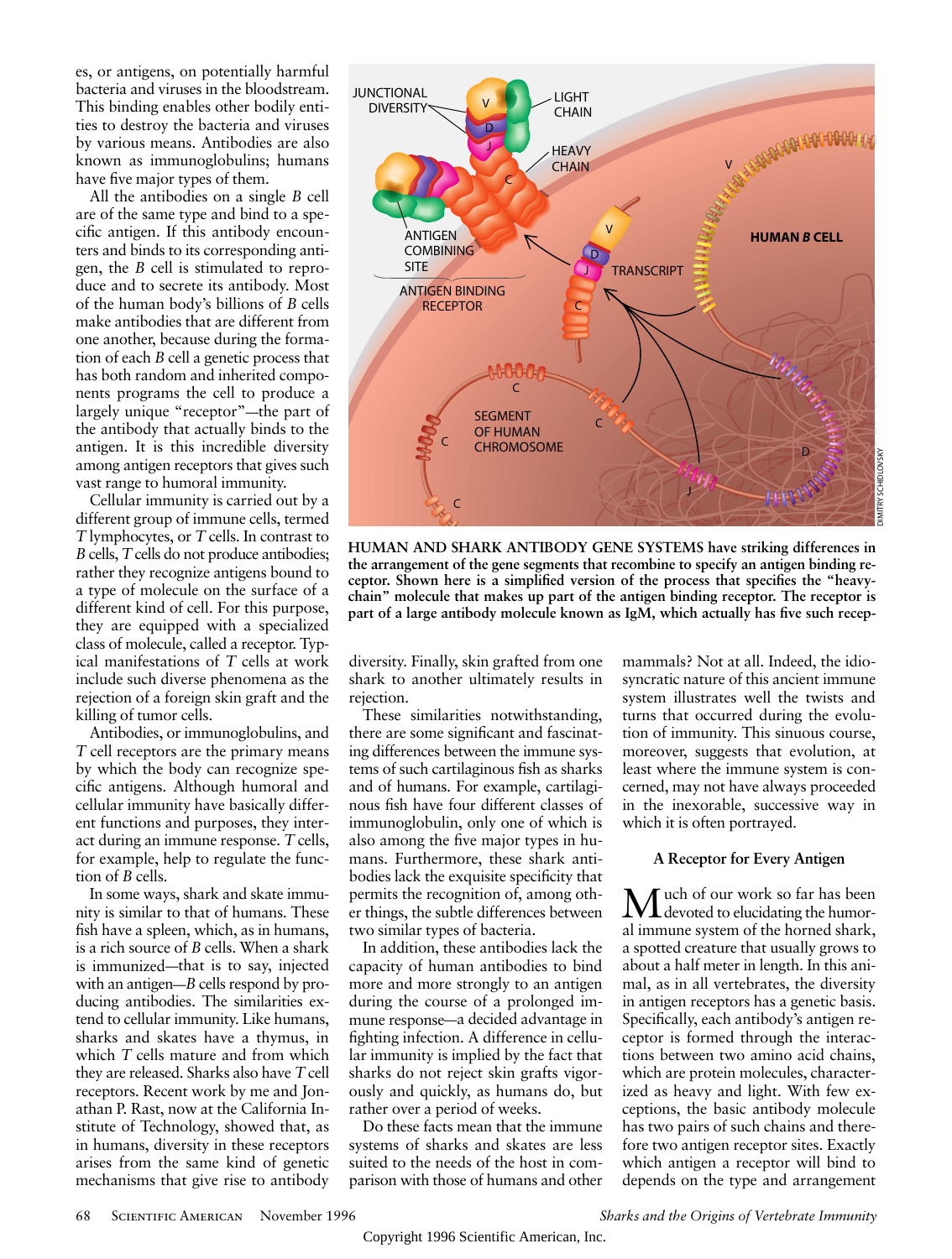

**tors; it is the only antibody that humans and sharks have in common. In humans the gene segments that come together to specify the receptor are scattered along a relatively long length of one chromosome. In sharks the gene segments are already next to one another as a kind of package that can be on any one of several chromosomes. For simplicity, the details of the multistage transcripting process have been omitted.**

of the amino acids in the chains that make up the receptor.

Regardless of where they are produced in the body, amino acid chains are created in cells and specified by genes—which act as a kind of blueprint—in the cell's nucleus. In the case of an antigen receptor, the amino acid chain is specified by gene segments, also known as antibody genes, in the *B* cell's nucleus. There are three types of gene segments for this purpose; they are designated V ("variable"),  $D$  ("diverse") and  $J$  ("joining"). The amino acids in the heavy chain are specified by all three types of gene segments; the light chain is encoded by the V and J only. A fourth type of gene segment, designated C ("constant"), determines the class of antibody.

In humans the functional V, D, J and C segments are found on a single chromosome. As in most higher vertebrates, the segments are located in clusters, with, for example, some 50 functional V, 30 D, six J and eight C elements in a single location, occupying roughly a million components, or "rungs," of the DNA molecular "ladder." (These rungs are the base pairs.) When a *B* cell's genereading mechanisms produce an anti-

body, various cellular entities first recombine single V, D and J segments adjacent to a C segment in a multistep process. This genetic material is then "read out" to the cell's protein-making systems. The recombination of these gene segments determines the antigenbinding characteristics of the antibody. In such higher vertebrates as humans, this joining of different V, D and J elements, which is called combinatorial diversity, is an important factor in antigen receptor diversity.

In sharks, too, antibody gene segments are organized in clusters. A shark heavy-chain cluster, however, contains only one V segment, two Ds, a single J and a single C. There are more than 100 such clusters, distributed on several different shark chromosomes. When the protein-making machinery in one of the shark's *B* cells produces an antibody, only the four gene segments (V, D1, D2 and J) from a single cluster are recombined (the C segment is already linked to the J). As in the mammalian case, their genetic message is read out and translated into a protein that makes up an antigen receptor.

Does the recombination of only the

V, D1, D2 and J elements found in one cluster limit the shark immune system's ability to produce a great diversity of antigen receptors? It probably would, except (as mentioned earlier) there are hundreds of different antibody gene clusters spread over several different shark chromosomes. Furthermore, neither the shark nor mammalian immune systems depend solely on combinatorial diversity to generate many different antibodies. In fact, in sharks and other cartilaginous fish, two other phenomena are much more significant in fostering this diversity; they are termed junctional diversity and inherited diversity.

#### **Where Diversity Comes From**

To understand junctional diversity, we must return to the joining of V, D and J gene segments that specifies an antigen receptor chain. Junctional diversity occurs when, say, V and D or D and J segments come together. At the joining boundary where the two segments unite, before their actual fusing, several DNA base pairs are removed, and new bases are added in a nearly random manner. This localized alteration in genetic content ultimately changes the amino acid sequence and therefore the characteristics of the antigen receptors that are created.

Therein lies the real advantage of the extra D gene segment in the shark antibody-producing system. With four different gene segments, there are three places where this diversity can occur: between V and D1, between D1 and D2, and between D2 and J. Thanks to junctional diversity, millions of different variants of an antibody molecule, each possessing slightly different receptor structures, can be created from each cluster. In mammals, on the other hand, junctional diversity can occur typically in only two locations: between V and D segments and between D and J. Therefore, junctional diversity leads to somewhat less variation in mammals.

This ability to generate many different antibodies is conceptually attractive for protection against a vast array of foreign invaders. But a large—and potentially fatal—gap exists between the ability to generate antibody diversity and the efficient use of this diversity. In light of this fact, junctional diversity is a double-edged sword: in theory, it can generate enough antibody specificity to handle almost any situation. Yet broadly speaking, it could in practice take too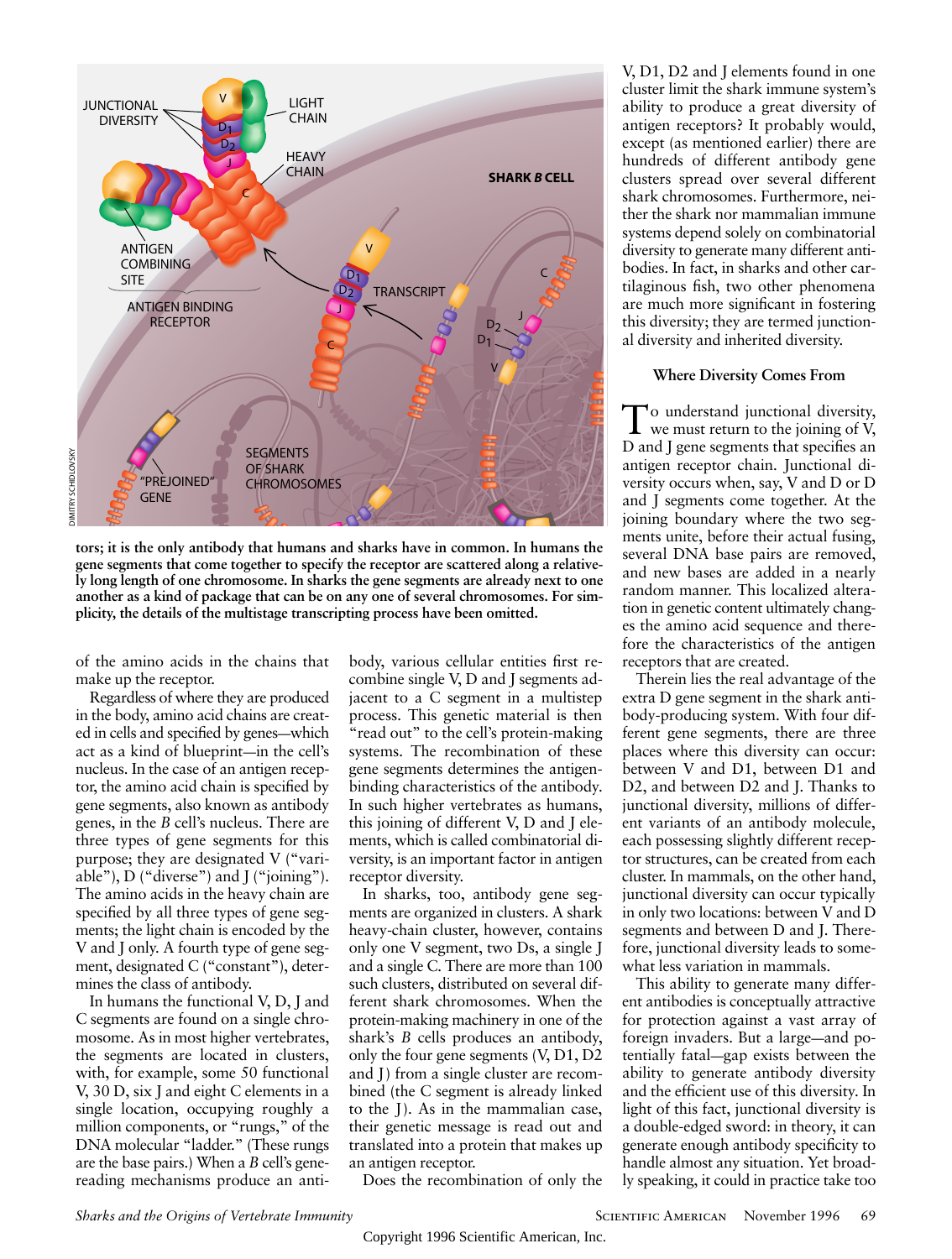much time to generate enough antibodies, select the best ones, expand their numbers and then deal with the invading pathogen; in other words, the host could lose a race with the infectious agent.

To try to keep the host from losing that race, the body relies on mechanisms that rapidly select the "blueprint" of the immediately needed antibody gene. This blueprint is first expressed by one *B* cell among the body's billions. In mammals, specialized cellular compartments and complex intercellular communications mobilize and expand the immune system for this purpose.

Sharks, on the other hand, rely heavily on a form of inherited diversity. This form, the most distinctive feature of the shark immune system, allows the animals to avoid depending on a chance occurrence—for example, a fortuitous combination of DNA base pairs attained through junctional diversity—to generate the right antigen receptor at the right time. In a shark, a large percentage of the gene clusters in every cell are inherited with their V, D1, D2 and J gene segments already entirely or partially "prejoined."

In such clusters, there is limited capacity, or none at all, for junctional diversification. Analyses of hundreds of these prejoined or partially prejoined clusters have shown their gene segments to be remarkably similar to those of ordinary clusters, suggesting that one type derived from the other at some point in evolution.

But why? As in so many areas, our knowledge of genetic mechanisms has far surpassed an understanding of their relation to function. Still, it would be entirely reasonable to theorize that the humoral immune systems of cartilaginous fish have evolved to combine the best of two possibilities: a large number of genes that can recombine and thus provide immunologic flexibility, as well as some genes with fixed specificities that can be mobilized quickly to make antibodies against pathogens that these species encounter all the time.

Combinatorial, junctional and inherited forms of diversity are not the extent of diversity-producing mechanisms. In addition, the two types of gene clusters undergo additional change through mutation, which occurs at a very high frequency in the antibody genes of higher

vertebrates. These mutations are directed at altering the characteristics of the antigen receptor sites of antibodies.

One interesting conclusion from a comparison of human and shark humoral immunity is that some 450 million years of evolution did relatively little to change the molecules of antibody immunity; the protein structures of shark and human antibodies are very similar. Moreover, the V, D and J sequences of gene segments that specify the creation of antibodies are similar. What evolu-



**SHARKS AND HUMANS share a number of immunologic features, including a thymus and a spleen.** 

> tion did radically alter is the way these gene segments that specify antibodies are organized; it placed greater emphasis on junctional and especially inherited diversity in sharks, for example. Though relatively simple, the mechanisms of genetic diversification in the shark's immune system seem in many ways more efficient than those in such higher vertebrates as humans.

> This finding confirms, not surprisingly, that evolution has a way of uniquely adapting systems to their hosts' immediate needs. In the case of immunity, evolution also has to provide for unexpected challenges as well. The surprise is that in order to make that efficiency possi

ble, enigmatic evolutionary leaps of uncharacteristic magnitude apparently sometimes occur, at least in antibody immunity, over relatively short periods.

#### **Cellular Immunity**

Many of the basic principles put forth in the discussion so far—the rearrangement of widely spaced gene segments scattered along a stretch of chromosome and the reading out and alteration of their genetic information

to specify the creation of antigen receptors made up of amino acid chains—apply to cellular as well as humoral immunity. After all, *T* cells, just like the antibodies secreted by *B* cells, must also recognize and bind to an almost limitless assortment of antigens.

*T* cells and antibodies both have receptors that are specified by similar gene segments. The basic mechanisms of gene segment reassembly that produce antibody molecules also create *T* cell receptors. But a *T* cell receptor is found only on the cell's surface and only recognizes foreign material bound to a specialized molecule on a different cell. *T* cells' affinities for foreign materials are low in comparison to some antibodies, and they do not undergo mutation in the same manner as antibodies.

In the past, many immunologists believed that cellular immunity predated humoral immunity. ROBERTO OSTI ROBERTO OSTI Yet the aforementioned chronic nature of skin graft rejection in sharks suggests that, if anything, cellular immunity in the shark is not robust and possibly lacks specificity. This notion, in turn, implied to some observers that sharks do not have *T* cells.

In order to test this hypothesis, my colleagues and I set about determining whether the horned shark has *T* cells. Unequivocal proof of the existence of *T* cells requires identification of their antigen receptors. For this purpose, the conventional approaches available until recently were inadequate. The breakthrough came with the development several years ago of a technique known as the polymerase chain reaction (PCR), which can produce millions of copies of a small section of DNA. We used a form of the PCR technique as part of a process that produced great numbers of *T* cell receptor genes in order to character